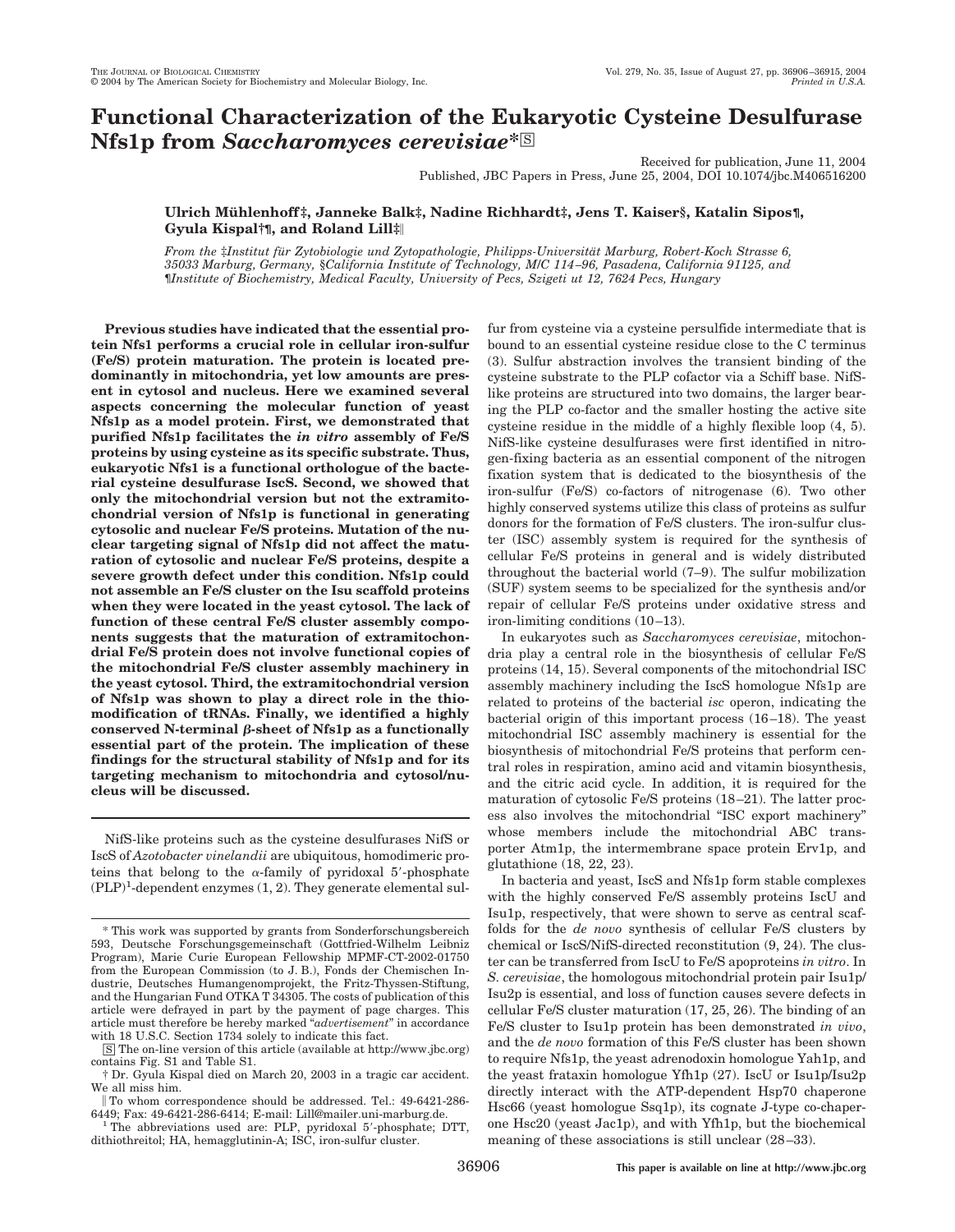TABLE I *Nfs1p from S. cerevisiae functions as a specific cysteine desulfurase*

| Deduced molecular mass                                           | 47.3 kDa                                    |
|------------------------------------------------------------------|---------------------------------------------|
| Native molecular mass <sup><math>a</math></sup>                  | $102 \pm 5$ kDa                             |
| Cysteine sulfur transferase activity (cysteine to DTT)           | $12.7 \pm 0.1$ nmol s <sup>2-</sup> /mg/min |
| Cystine sulfur transferase activity (cystine to DTT)             | Not detectable                              |
| Cysteine sulfur transferase activity (cysteine to cyanide)       | Not detectable                              |
| Thiosulfate sulfur transferase activity (thiosulfate to DTT)     | Not detectable                              |
| Thiosulfate sulfur transferase activity (thiosulfate to cyanide) | Not detectable                              |
|                                                                  |                                             |

*<sup>a</sup>* Determined by gel filtration.

Bacterial NifS-like cysteine desulfurases serve as versatile sulfur donors in a variety of essential metabolic pathways other than Fe/S protein biosynthesis, including vitamin and tRNA biosynthesis (34–36). IscS of *Escherichia coli* has been shown to display tRNA sulfur transferase activity required for the biosynthesis of 4-thiouridine, the predominant thiolated nucleotide in some tRNAs of bacteria (37, 38). Mutations in proteins involved in Fe/S cluster maturation other than IscS can affect the thiolation pattern of tRNA in bacteria, indicating that for some tRNA species thio-modification crucially involves Fe/S proteins (39, 40).

Nfs1 of eukaryotes is highly homologous to the bacterial NifS-like proteins and is located predominantly in mitochondria (18, 41, 42). In recent years, several lines of evidence have been provided for a multiple cellular localization of this protein. In yeast, genetic evidence has shown that Nfs1p also performs an essential function in the cell nucleus (43). During the preparation of this manuscript, an involvement of Nfs1p in thiouridine modification of tRNA was reported indicating that it mimics the role of IscS-like desulfurases in bacteria (44). In human cells, an extramitochondrial Nfs1 species was detected that was proposed to be required for the maturation of Fe/S proteins in the cytosol (41). The cytosolic form of Nfs1 was smaller than its mitochondrial version, a fact that was explained by alternative start codon utilization of the mRNA transcribed from the single *NFS1* gene in humans.

In this work, we have addressed several functional aspects of Nfs1 in the model organism *S. cerevisiae*. First, we determined the substrate specificity of this protein and compared it with bacterial desulfurases. Second, we investigated the cellular roles of the mitochondrial and extramitochondrial versions of the protein. Finally, we examined the role of the highly conserved N terminus of Nfs1 for its function, and we discuss the implications for the functional integrity of this protein and for its targeting to different cellular compartments.

### MATERIALS AND METHODS

*Strains and Cell Growth—*The following strains of *S. cerevisiae* were used: W303-1A (*MAT***a***, ura3-1, ade2-1, trp1-1, his3-11,15, leu2-3,112*) as wild-type, the promoter exchange mutants Gal-NFS1, (27), Gal-ATM1 (18), and Gal-YAH1 (19). Cells were grown in rich (YP) or minimal (SC) media containing the required carbon sources (45). Yeast cells were transformed with plasmid DNA by the lithium acetate method (46). Complementation analysis in *E. coli* was carried out with strain PK4331 ( $\triangle iscS::kan^R$ ) grown on LB medium supplemented with kanamycin and ampicillin (34).

*Fe/S Protein Assembly Mediated by Recombinant Nfs1p—*Expression of *S. cerevisiae* Nfs1p in *E. coli* was carried out as described previously (47). *E. coli* strain HMS174 (DE3) harboring plasmid pET15b-NFS1 was grown at 30 °C in LB medium supplemented with 50 μM pyridoxal phosphate and 1 mM isopropyl-1-thio-β-D-galactopyranoside. Cells were harvested, resuspended in TS buffer (50 mM Tris-HCl, pH 8.0, 2 mM EDTA, 75 mM NaCl), and lysed by sonication. The cleared cell extract was fractionated by ammonium sulfate precipitation, and the 35–65% ammonium sulfate fraction was applied to a phenyl-agarose column equilibrated with 15% ammonium sulfate-saturated TS buffer. Nfs1p was eluted by a gradient from 15 to 0% ammonium sulfate and purified further by gel filtration chromatography on a Sephacryl S300 column in 25 mM Tris-HCl, pH 8.0, 50 mM NaCl.

Nfs1p-directed Fe/S protein assembly was carried out by using recombinant ferredoxin from *Thermosynechococcus elongatus* as a reporter (48). The soluble apoprotein was prepared as described (49). For radiolabeling with  ${}^{55}Fe$ , 10  $\mu$ g of apoferredoxin was incubated with 10 -g of Nfs1p in buffer A (20 mM Hepes-NaOH, pH 7.4, 0.6 M sorbitol, 150  $mm$  NaCl,  $2$  mM  $MgCl<sub>2</sub>$ ) supplemented with 0.2 mM cysteine, 1 mM sodium ascorbate, 1 mm DTT, 10  $\mu$ m pyridoxal phosphate, and 5  $\mu$ Ci of  ${}^{55}FeCl<sub>3</sub>$  at 25 °C under anaerobic conditions. Reactions were terminated with 2 mM EDTA on ice, and holoferredoxin was recovered by ionexchange chromatography on Q-Sepharose (48). 55Fe incorporation into ferredoxin was quantified by liquid scintillation counting. For nonradioactive Fe/S cluster assembly,  $10 \mu$ g of apoferredoxin was incubated for 16 h under anaerobic conditions with 10  $\mu$ g of Nfs1p in 50 mm Tris-HCl, pH 8, supplemented with 4 mM cysteine, 1 mM sodium ascorbate, 0.3%  $\beta$ -mercaptoethanol, 15  $\mu$ M pyridoxal phosphate, and 100  $\mu$ M ferric ammonium citrate. Holoferredoxin was subsequently purified as described above.

*35S Incorporation into Cellular tRNA in Vivo—*Yeast strains were grown for 16 h in minimal medium supplemented with glucose (SD). Cells (0.5 g) were resuspended in fresh sulfur-free SD medium and were radiolabeled with  $[^{35}S]$ methionine/cysteine (50  $\mu$ Ci) for 30 min. Total RNA was extracted by the guanidinium-isothiocyanate method (Qiagen). tRNA fractions were separated from the bulk RNA by denaturing polyacrylamide gel electrophoresis, blotted on nylon membranes, and analyzed by autoradiography. tRNALys (UUU) and the mRNA for *ACT1* were detected by Northern blot analysis. The amounts of 25 S and 18 S rRNA were determined by ethidium bromide staining in agarose gels.

*Miscellaneous Methods—*The following published methods were used: manipulation of DNA and PCR (50); preparation of whole cell lysates by mechanical cell disruption with glass beads and isolation of yeast mitochondria (51); immunostaining and immunoprecipitation  $(52)$ ; *in vivo* labeling of yeast cells with radioactive iron  $(^{55}FeCl<sub>3</sub>)$  and measurement of 55Fe incorporation into Fe/S proteins (18); and enzymatic activities of Nfs1p (53, 54).

#### RESULTS

*Nfs1p Is a Cysteine Desulfurase Capable of Fe*/*S Protein Formation in Vitro—*Nfs1p from *S. cerevisiae* has been shown to be involved in the formation of cellular Fe/S proteins (18). To characterize the enzyme activity of Nfs1p, the protein was overproduced in *E. coli* and purified. Because the exact position of the N-terminal mitochondrial targeting sequence was unknown, residue 68 was arbitrarily chosen as the N terminus of the recombinant protein, a position well before the starting point of significant sequence similarity of NifS-like proteins. Comparison of the electrophoretic mobility of recombinant and mitochondrial Nfs1p indicated that the endogenous mitochondrial protein was slightly larger than the recombinant protein facilitating discrimination between the two species (see below). The purified protein showed the typical absorption spectrum of PLP-containing enzymes (not shown). Gel filtration analysis indicated that the protein behaved as a homodimer (Table I). Both observations are in accordance with results for NifS-like proteins from other species.

In order to characterize the molecular function of Nfs1p, we determined its substrate specificity. Sulfur transferases catalyze the transfer of sulfur atoms to a thiophilic acceptor substrate. Most prominent members are cysteine desulfurases that liberate elemental sulfur from cysteine or cystine, and rhodaneses that catalyze the formation of thiocyanate (rhodanide) by transferring sulfur from thiosulfate to cyanide (1,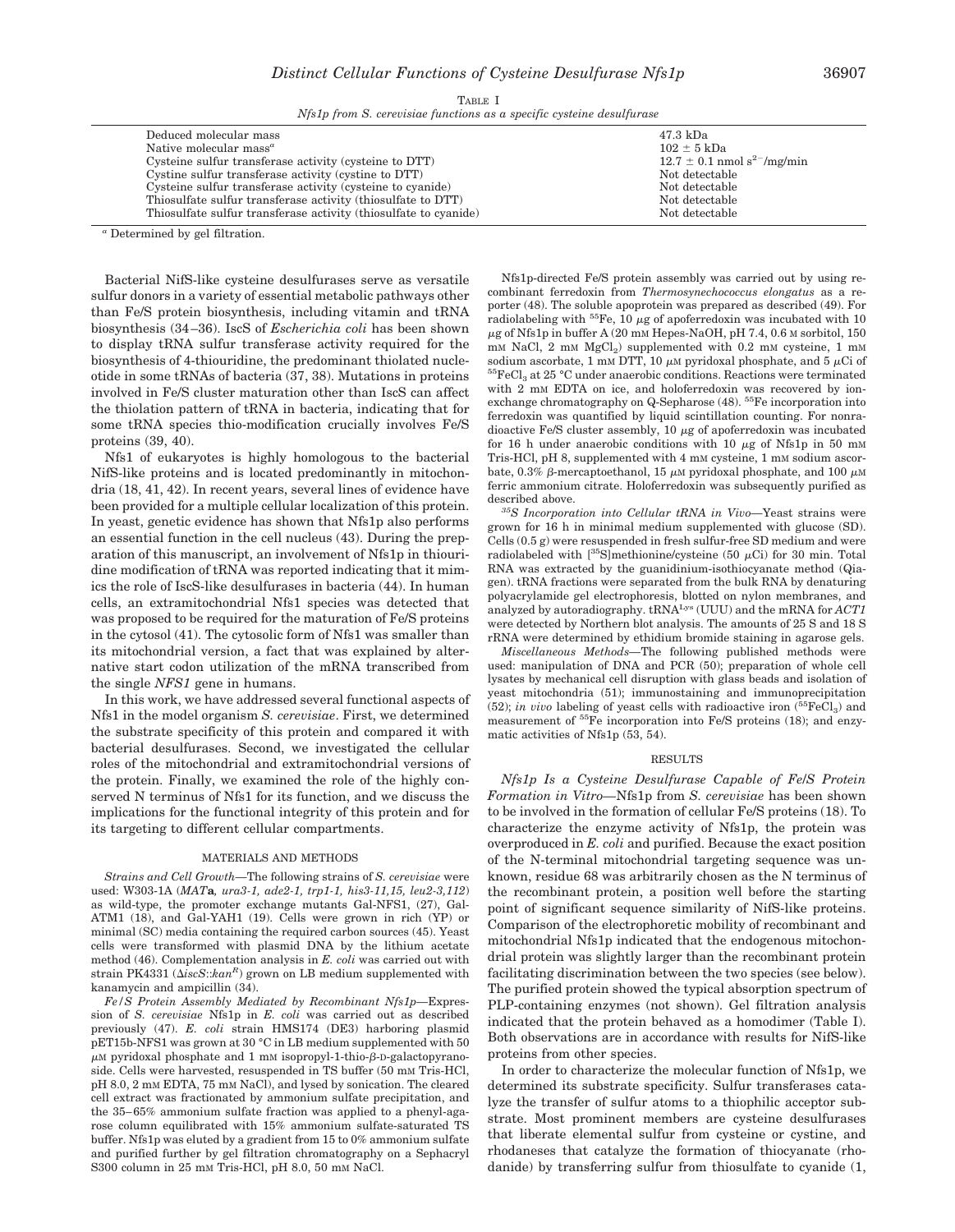55, 56). Purified Nfs1p from *S. cerevisiae* was capable of catalyzing efficient sulfur transfer from cysteine to DTT at a rate similar to that of other NifS-like proteins (Table I). The pH optimum of the reaction was around pH 8.5, in accordance with other desulfurases (not shown). In contrast, only background levels of sulfur transfer from cysteine to cyanide were observed for Nfs1p, and neither thiosulfate nor cystine served as sulfur donors for either cyanide or DTT as an acceptor (Table I). Hence, yeast Nfs1p is a *bona fide* cysteine desulfurase with little or no rhodanese activity. Moreover, the cysteine desulfurase activity of mitochondria isolated from the conditional yeast strain Gal-NFS1 (18) was severely impaired upon depletion of Nfs1p, indicating that Nfs1p is the only mitochondrial enzyme capable of carrying out the enzymatic production of sulfur from cysteine in yeast (not shown).

Bacterial NifS/IscS have been shown to facilitate the formation of Fe/S proteins *in vitro*. In order to verify a similar role for *S. cerevisiae* Nfs1p, a cyanobacterial apoferredoxin was incubated with radioactive <sup>55</sup>Fe and cysteine under anaerobic conditions. A time-dependent radiolabeling of apoferredoxin was observed in the presence of recombinant Nfs1p (Fig. 1*A*). The observed iron binding was specific, as only background signals were detected in the absence of cysteine, Nfs1p, or apoferredoxin (Fig. 1*B*). Moreover, the reaction required anaerobic conditions and the presence of a thiol-containing substance such as DTT or  $\beta$ -mercaptoethanol. A similar requirement for thiolcontaining compounds was observed previously for the formation of Fe/S proteins in mitochondrial extracts *in vitro* (47). Finally, in order to show that the bound iron was in fact part of an Fe/S cluster, apoferredoxin was incubated under similar conditions with Nfs1p, cysteine, and nonradioactive  $Fe<sup>2+</sup>$ , and the reconstituted protein was purified. The absorption spectrum of the reconstituted ferredoxin was similar to that of the native protein exhibiting typical maxima at 330 and 420 nm which are indicative of a [2Fe-2S] cluster (Fig. 1*C*; 48). Taken together, the data show that recombinant Nfs1p functions as a cysteine desulfurase that is capable of catalyzing Fe/S cluster formation on Fe/S apoproteins *in vitro*.

*Nuclear Nfs1p Does Not Contribute to the Maturation of Extramitochondrial Fe*/*S Proteins—*Nfs1p of *S. cerevisiae* and other eukaryotes carry typical N-terminal mitochondrial targeting sequences, and the majority of Nfs1p is located within mitochondria (*cf*. supplemental Fig. S1a). In addition, genetic studies have provided evidence that the protein performs an essential function in the nucleus, although conventional *in situ* localization techniques were unable to detect Nfs1p in the nucleus (43). For nuclear targeting, Nfs1p appears to use a classical nuclear targeting signal in the middle of the protein. Because Nfs1p has been shown to be required for the maturation of both mitochondrial and cytosolic Fe/S proteins (18), it is reasonable to assume that the extramitochondrial Nfs1p may be involved in the maturation of cytosolic and nuclear Fe/S proteins, whereas the mitochondrial protein is required for the maturation of mitochondrial Fe/S proteins. In order to test this possibility, we examined the requirements for mitochondrial *versus* extramitochondrial Nfs1p for Fe/S biogenesis in the cytosol by measuring the *in vivo* incorporation of radioactive 55Fe into the cytosolic Fe/S protein Leu1p. We used the yeast strain Gal-NFS1 that carries the *NFS1* gene under the control of the conditional *GAL1-10* promoter that is induced by galactose and repressed upon growth in the presence of glucose (18). Cells were transformed with plasmids encoding mutant versions of Nfs1p lacking either the mitochondrial or the nuclear targeting signal (supplemental Table S1). Gal-NFS1 cells showed a strong reduction in the amount of  $55Fe$  associated



FIG. 1. **Purified Nfs1p from** *S. cerevisiae* **catalyzes the formation of Fe/S clusters on Fe/S apoproteins.** *A*, apoferredoxin (*Fd*) from *T. elongatus* was incubated with recombinant Nfs1p in the presence of 5 mM cysteine, 1 mM DTT, and  $55Fe$  at 25 °C for the indicated times. Labeling reactions were terminated with EDTA; ferredoxin was reisolated by ion-exchange chromatography, and the incorporation of radioactive 55Fe into ferredoxin was determined by scintillation counting. For each time point, the signal obtained in the absence of Nfs1p was subtracted from the data obtained in the presence of Nfs1p (see  $B$ ).  $B$ , <sup>55</sup>Fe incorporation into apoferredoxin as in *A* omitting the indicated compounds; *C*, UV/visible spectrum of *T. elongatus* apoferredoxin before (*curve 1*) and after (*curve 2*) reconstitution by Nfs1p in the presence of 4 mm cysteine, 0.3%  $\beta$ -mercaptoethanol, and 100  $\mu$ m Fe<sup>2+</sup>.

with immunoprecipitated Leu1p upon repression of *NFS1* by growth in the presence of glucose (Fig. 2*A*). As noted previously, Leu1p levels were slightly reduced upon Nfs1p depletion, indicating that the apoform of this protein is highly susceptible to proteolysis (Fig. 2*C*) (18). In accordance with previous results, this defect in the *de novo* maturation of cytosolic Leu1p in Gal-NFS1 cells was not cured by expression of a truncated version of Nfs1p that initiates at Met-85 (18). This species is predominantly located in the cytosol and not in mitochondria, indicating that mitochondrial localization of Nfs1p is essential for the maturation of cytosolic Fe/S proteins (supplemental Fig. S1d). In contrast, Gal-NFS1 cells carrying an additional version of Nfs1p that lacked the nuclear targeting signal (expressed from plasmid pTT-GSR-NFS1-h6; 43), and hence was localized mainly in mitochondria (supplemental Fig. S1f),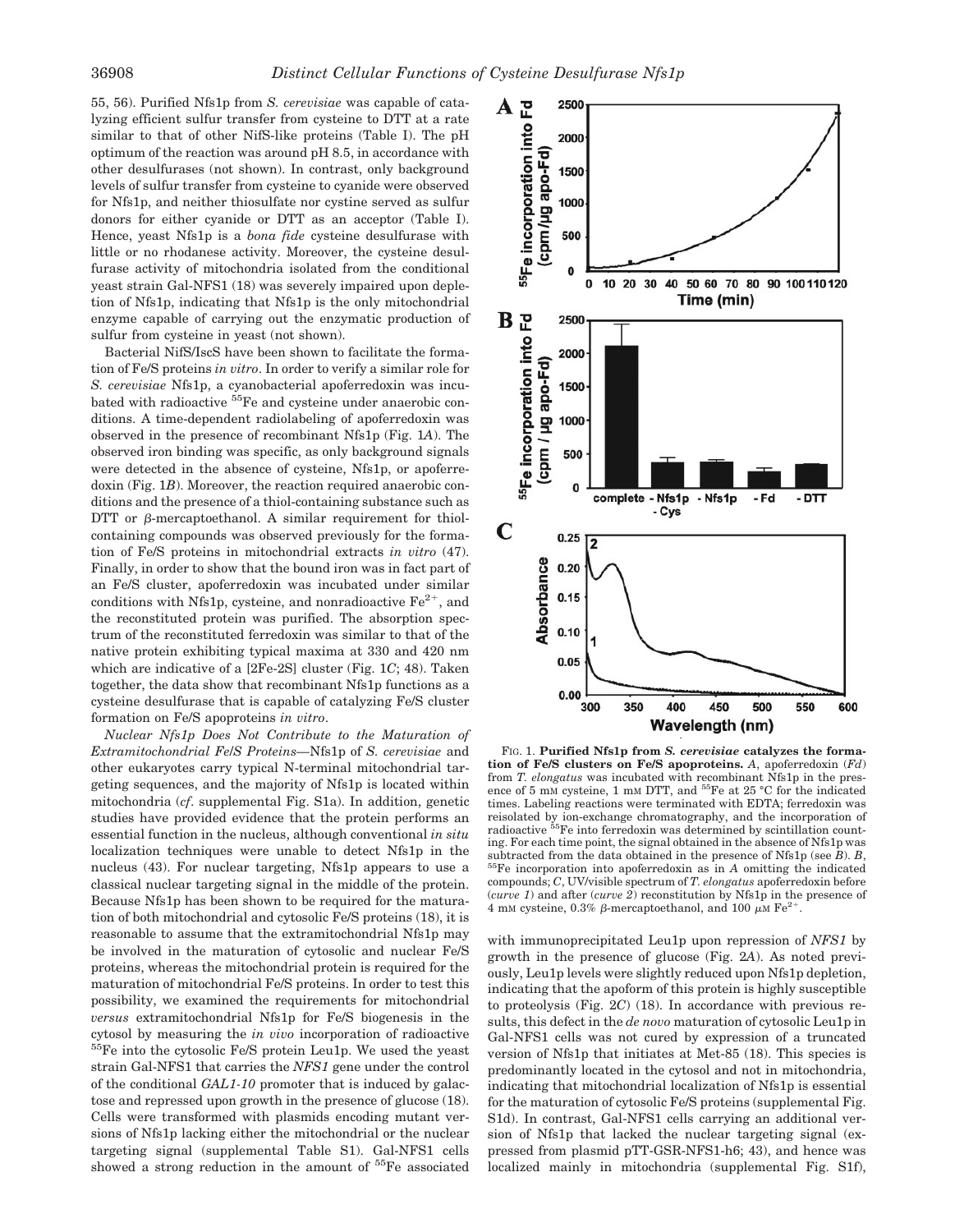

 $SC + glycerol$ 

FIG. 2. **The essential nuclear targeting signal of Nfs1p is not required for the maturation of extramitochondrial Fe/S proteins.** Gal-NFS1 cells (*G-NFS1*) lacking (*p416MET*) or expressing a version of Nfs1p that lacks the N-terminal mitochondrial targeting sequence  $(p \Delta N\text{-}NFS1)$  or a version of Nfs1p that carries a mutated nuclear targeting signal (*pGSR-NFS1*) were grown in iron-poor minimal medium supplemented with either galactose (*Gal*) or glucose (*Glu*) for 16 h. Cells were radiolabeled with  ${}^{55}Fe$ ; cell lysates were prepared, and the *de novo* Fe/S cluster assembly into cytosolic Leu1p (*A*) or the nuclear protein Ntg2p-HA (*B*) was analyzed by immunoprecipitation using specific antibodies (18). Ntg2p-HA contains a hemagglutinin A (HA) tag and was immunoprecipitated with anti-HA antibodies. *Error bars* indicate the standard deviation. Controls for background 55Fe precipitation are shown on the *right* using  $\Delta$ leu1 cells (*A*) or Gal-NFS1 cells (*B*) lacking Ntg2p-HA. *C,* immunostaining of the indicated proteins in cell extracts of Gal-NFS1 cells analyzed in *A* and *B*. Pgk1p is a cytosolic marker protein for the input. *D,* Gal-NFS1 cells harboring plasmids p416MET, pTT-GSR-NFS1, or pNFS1 (see supplemental Table S1) were grown on synthetic minimal medium (SC) supplemented with glycerol at 30 °C.

showed wild-type levels of <sup>55</sup>Fe incorporation into Leu1p upon Nfs1p depletion.

By using the same radiolabeling assay, we next investigated the role of extramitochondrial Nfs1p in the maturation of the nuclear DNA repair enzyme Ntg2p. We used a hemagglutinin-A (HA)-tagged version of Ntg2p as reporter that was expressed from plasmid p426GPD. This protein is localized exclusively in the nucleus (57) (supplemental Fig. S1). Similar to Leu1p, the incorporation of  ${}^{55}Fe$  into Ntg2p-HA in Gal-NFS1 cells declined under *NFS1*-repressing conditions (Fig. 2*B*). This defect was not cured upon expression of the N-terminally truncated, cytosolic/nuclear version of Nfs1p in this strain. Most interestingly, diminished Fe/S cluster assembly on Ntg2-HA did not affect its nuclear localization (supplemental Fig. S1d). Upon expression of the Nfs1p species that lacks the nuclear targeting signal, Gal-NFS1 cells showed almost normal levels of 55Fe incorporation into Ntg2p-HA, even upon depletion of Nfs1p. These data show that nuclear localization of Nfs1p is not required for the maturation of cytosolic and nuclear Fe/S proteins in yeast. However, the introduction of plasmid pTT-GSR-NFS1 into Gal-NFS1 cells did not restore the growth defects of our Gal-NFS1 cells under *NFS1*-repressing conditions (Fig. 2*D*). Hence, the essential character of extramitochondrial Nfs1p cannot be explained by a function in the maturation of extramitochondrial Fe/S proteins.

*Human Isu Proteins Do Not Assemble Fe*/*S Clusters When Expressed in the Yeast Cytosol—*Our results clearly demonstrate that mitochondrial localization of Nfs1p was necessary for the maturation of cytosolic and nuclear Fe/S proteins and that nuclear targeting of Nfs1p was not needed for this process. However, it cannot be concluded from these data that GSR-Nfs1p (no nuclear targeting) was quantitatively imported into mitochondria. Minute amounts may remain in the cytosol, where the protein may contribute to the maturation of cytosolic and nuclear Fe/S proteins, in addition to the function of mitochondrial Nfs1p. It seemed technically impossible to us to preclude cytosolic localization of Nfs1p with certainty. In order to circumvent this problem, we investigated whether a potential cytosolic Nfs1p can assemble an Fe/S cluster on the Isu proteins in the yeast cytosol. These proteins serve as indispensable scaffolds for the *de novo* synthesis of Fe/S clusters (24), and Fe/S cluster formation on these proteins can be followed in yeast by radiolabeling experiments *in vivo* (27). We used the human homologues hIsu1 and hIsu2 in these experiments, because the yeast Isu1p protein cannot be mis-targeted to the cytosol (26). In human cells, hIsu2 represents the mitochondrial version of the Isu proteins, whereas small amounts of hIsu1 have been detected in the cytosol (58). Both proteins are thought to be derived from a single gene by differential mRNA splicing. Three yeast expression vectors were constructed (supplemental Table S1) that allowed the synthesis of either a mitochondria-targeted version of hIsu2 as a control  $(F1\beta$ hIsu2-HA), a cytosolic version of hIsu2 ( $\Delta 33$ -hIsu2-HA), or the cytosolic hIsu1 (hIsu1-HA; 58). For detection and immunoprecipitation, proteins were fused with a C-terminal HA tag. The desired targeting of these proteins to mitochondria or cytosol in yeast has been documented previously (26).

Proteins were synthesized in the conditional yeast strain  $Gal-ISU1/\Delta$ isu2 that allowed the repression of the endogenous yeast *ISU1* by growth in the presence of glucose (26). Similar to the untagged versions, the HA-tagged human Isu proteins restored the growth defect of the Gal-ISU1/ $\Delta$ isu2 strain in the presence of glucose, yet only when targeted to mitochondria (26). In order to investigate whether the human proteins can bind Fe/S clusters in yeast, cells overproducing  $F1\beta-hIsu2-HA$ ,  $\Delta$ 33-hIsu2-HA, or hIsu1-HA were radiolabeled with <sup>55</sup>Fe, and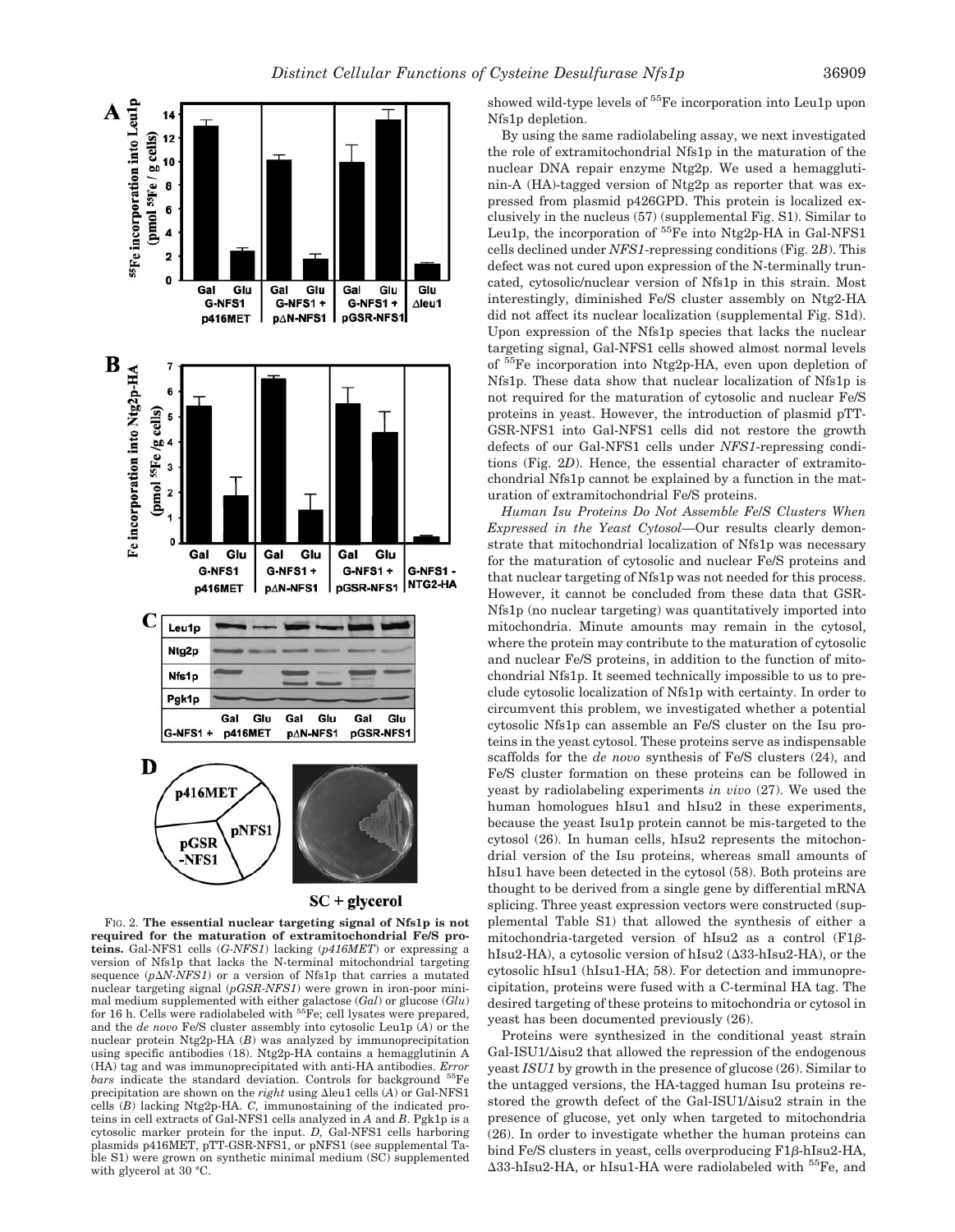



FIG. 3. **The human Isu proteins cannot assemble Fe/S clusters when expressed in the yeast cytosol.** *A*, wild-type (*WT*) and Gal- $ISU1/\Delta$ isu2 cells overexpressing the indicated human HA-tagged Isu proteins were grown in iron-poor minimal medium supplemented with galactose (*Gal*) or glucose (*Glu*). Cells were radiolabeled with 55Fe for 2 h, and cell lysates were prepared. Human Isu proteins were immu-noprecipitated with anti-HA antibodies, and the 55Fe radioactivity associated with the immunobeads was quantified by liquid scintillation counting. *Error bars* indicate the standard deviation. *B*, immunostaining of the indicated proteins in the cellular extracts of Gal-ISU1/ -isu2 cells. Porin is a mitochondrial protein used as an input marker.

the human Isu proteins were immunoprecipitated from cellular extracts using anti-HA antibodies. Little radioactivity was associated with mitochondrial  $F1\beta$ -hIsu2-HA, when the protein was immunoprecipitated from either wild-type or Gal-ISU1/ -isu2 cells cultivated in the presence of galactose (Fig. 3*A, left*), although the protein was strongly expressed in these strains  $(Fig. 3B)$ . However, when Gal-ISU1/ $\Delta$ isu2 cells were grown in the presence of glucose in order to deplete the endogenous Isu1p, a significant amount of radioactive iron was co-immunoprecipitated with the mitochondrial  $F1\beta$ -hIsu2-HA protein (60% of the value obtained for the endogenous Isu1p). Because growth in the presence of glucose did not influence the levels of hIsu2-HA in this strain (Fig. 3*B*), these results indicate that the human protein can serve as an Fe/S cluster scaffold in yeast, but only in the absence of the endogenous yeast Isu1p. Apparently, yeast has a strong preference for its own Isu proteins. Strikingly, only background levels of radioactive iron were found associated with the cytosolic versions of human hIsu1-HA and ∆33-hIsu2-HA, even when Gal-ISU1/∆isu2 cells were cultivated in the presence of glucose (Fig. 3*A, left*). Because these human proteins were highly expressed (Fig. 3*B*), the data indicate that the cytosolic hIsu proteins were not capable of binding an Fe/S cluster in the yeast cytosol. This finding is in accordance with the observation that the cytosolic versions of the human Isu proteins did not rescue the growth defect of the Gal-ISU1/ $\Delta$ isu2 strain on glucose (26).

The observed defect in Fe/S cluster association on the cytosolic human Isu proteins may be because of a lack of a functional mitochondrial ISC machinery in the experiments described above. In order to explore this possibility, the cytosolic hIsu2-HA and  $\Delta 33$ -hIsu2-HA proteins were expressed in Gal-ISU1/ $\Delta$ isu2 cells that co-expressed an untagged version of F1 $\beta$ hIsu2. The latter protein is localized exclusively in yeast mitochondria and rescues the growth defect of the Gal-ISU1/ $\Delta$ isu2 strain on glucose (26) but is not recognized by anti-HA antibodies. When these cells were radiolabeled with 55Fe and the cytosolic Isu proteins hIsu2-HA and  $\Delta 33$ -hIsu2-HA were immunoprecipitated with anti-HA antibodies, only background levels of radioactive iron were found associated with the immunobeads (Fig. 3*A, right*). Moreover, the choice of the carbon source for growth did not affect <sup>55</sup>Fe binding to these proteins, indicating that the lack of Fe/S formation on the human cytosolic Isu proteins was not precluded by the more efficient Fe/S cluster formation on the endogenous yeast Isu proteins. Levels of the cytosolic hIsu proteins were similar to those of the  $mitochondrial$  protein  $F1\beta$ -hIsu2-HA in Gal-ISU1/ $\Delta$ isu2 cells (Fig. 3*B*). These results therefore unambiguously show that the human Isu proteins cannot assemble Fe/S clusters when located in the yeast cytosol, even in the presence of a functional mitochondrial ISC assembly machinery. Because the Isu proteins are the central scaffolds for *de novo* Fe/S cluster formation, the lack of Fe/S cluster formation on these proteins in the cytosol strongly suggests that the mitochondrial ISC machinery including Nfs1p is most likely not duplicated in the cytosol of *S. cerevisiae*.

*Nfs1p Is Required for Thiolation of tRNA in S. cerevisiae—*In bacteria, IscS has been demonstrated to be required for the formation of all thiouridine-modified tRNAs. A similar role for Nfs1p in thio-modification of tRNA could serve to explain the essential character of the nuclear Nfs1p species in *S. cerevisiae*. In order to explore this hypothesis, the incorporation of sulfur into tRNA was investigated. To this end, wild-type cells and Nfs1p-depleted Gal-NFS1 cells were radiolabeled with [35S]methionine/cysteine, and total RNA was isolated. Subsequently, tRNA was separated by PAGE from the bulk of RNA and analyzed for the incorporation of radioactive sulfur. As shown in Fig. 4*A*, a significant amount of radioactivity was found associated with the tRNA fraction in wild-type cells. When total RNA was digested with RNase A and subjected to electrophoresis, the 35S radiolabel of this fraction disappeared, indicating that the radioactivity found in this fraction in fact corresponded to tRNA (Fig. 4*B*). In contrast, almost no radioactive 35S was found associated with this tRNA fraction in Nfs1p-depleted Gal-NFS1 cells (Fig. 4*A*). In order to determine whether these cells are still capable of tRNA synthesis, the tRNA fractions were assayed for the presence of the tRNALys (UUU) in Northern blots. The amounts of  $tRNA<sup>Lys</sup>$  (UUU) were even higher in Nfs1p-depleted Gal-NFS1 cells than in wild-type cells. These data indicate that the lack of 35S radiolabeling of tRNA in the absence of Nfs1p was due to a lack of incorporation of sulfur into the tRNA moiety rather than due to a defect in tRNA synthesis. The impairment of sulfur incorporation into tRNA in Gal-NFS1 cells was specifically caused by the lack of Nfs1p, because the radiolabeling of tRNA remained unaffected in Nfs1p-depleted Gal-NFS1 cells that contained an extrachromosomal copy of *NFS1* (Fig. 4*C*).

The lack of tRNA modification in the absence of Nfs1p may indicate either a direct involvement of Nfs1p in sulfur insertion into tRNA or the requirement of Fe/S proteins in tRNA modification. In the latter case, the involvement of Nfs1p in tRNA modification would be a consequence of its role in Fe/S cluster maturation and thus only indirect. In order to distinguish these possibilities, the insertion of radioactive 35S into tRNA was analyzed in the strains Gal-ATM1 and Gal-YAH1 which allow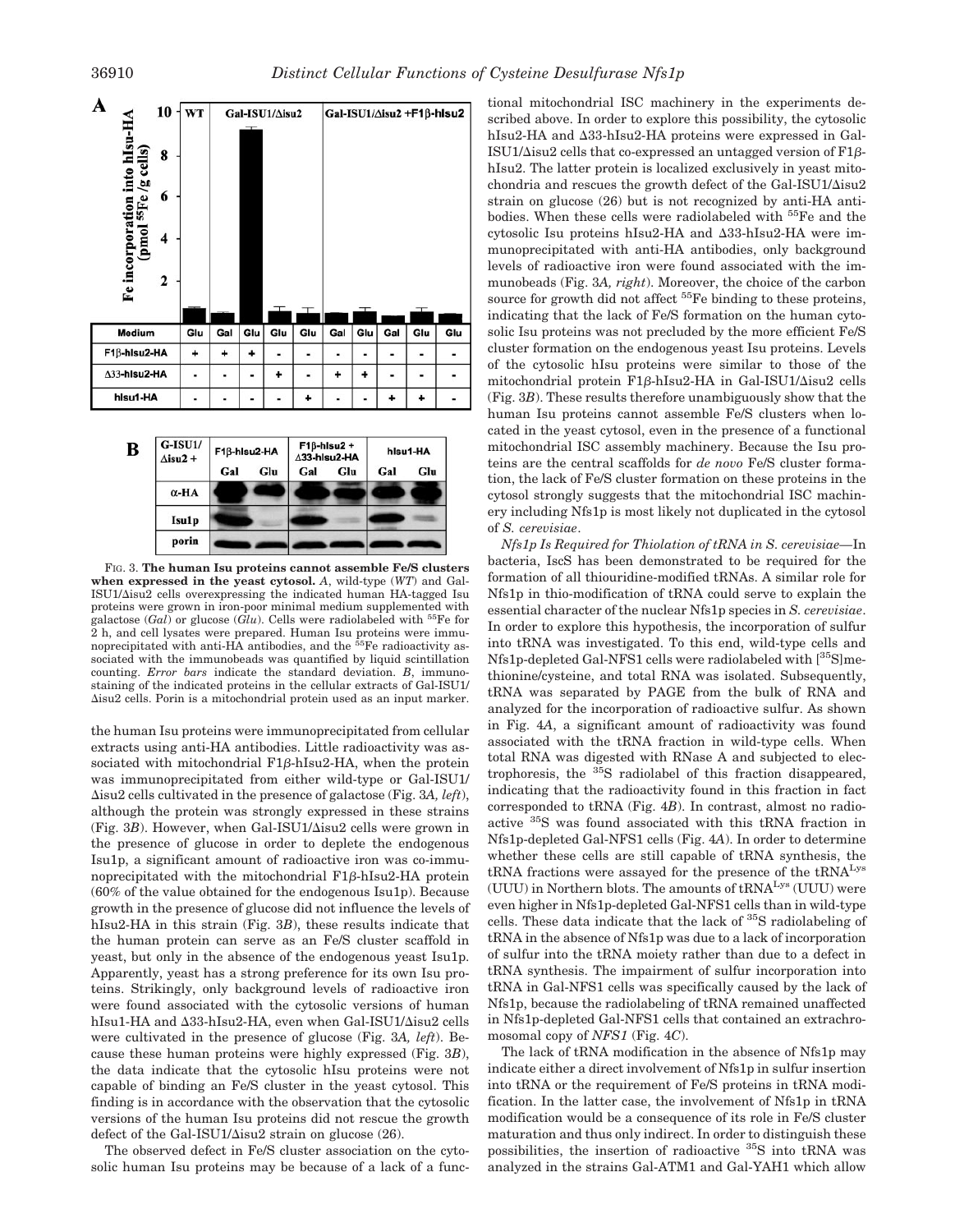

FIG. 4. **Nfs1p is essential for tRNA modification in** *S. cerevisiae. A*, wild-type (*WT*) and Gal-NFS1 cells (G-NFS1) grown in minimal medium supplemented with glucose were radiolabeled with [<sup>35</sup>S]methionine/cysteine for 30 min. Total RNA was extracted and separated by denaturing PAGE, and <sup>35</sup>S-labeled tRNA was detected by autoradiography. tRNALys (UUU) and the mRNA for actin (*ACT1*) were detected by Northern blot analysis. 25 S and 18 S rRNA were visualized by ethidium bromide staining in agarose gels and served as an input control. *B*, the total RNA fraction of <sup>35</sup>S-labeled wild-type cells was treated without or with RNase A and analyzed as above. *C*, wild-type and Gal-NFS1 cells lacking or harboring plasmid pNFS1 were radiolabeled with [35S]methionine, and radiolabeled tRNA was determined by autoradiography as described above. *D*, wild-type (*lane 1*) and the conditional yeast strains Gal-YAH1 (*lane 2*), Gal-ATM1 (*lane 3*), and Gal-NFS1 (*lane 4*) were grown in minimal SD medium, and sulfur insertion into tRNA was determined as above. The *inset* shows the amount of 25 S and 18 S rRNA in the total RNA fraction isolated from the respective strains.

the conditional expression of *ATM1* and *YAH1*, two genes essential for the maturation of extramitochondrial Fe/S proteins  $(18, 19)$ . As shown in Fig.  $4D$ , the insertion of  $35S$  into tRNA was still possible upon depletion of Atm1p and Yah1p in the respective Gal mutants. These data indicate that thiolation of the bulk of tRNAs in yeast involves the participation of Nfs1p as a direct sulfur donor and does not require additional Fe/S proteins. However, these results do not exclude that the modification of certain species of tRNA may also involve so far unidentified Fe/S proteins.

*The N Terminus of Mature Nfs1p Is Essential for Proper Enzymatic Function—*Whereas the existence of Nfs1p species both inside and outside of mitochondria seems well established in *S. cerevisiae*, the sorting mechanism that underlies the multiple localization of the protein remains unknown. In human cells, a cytosolic version of Nfs1 was detected that was smaller than the mitochondrial form (41). This cytosolic isoform was suggested to be generated by alternative utilization of start codons resulting in an N-terminally truncated protein that lacks the mitochondrial targeting sequence. The cytosolic human Nfs1 was supposed to initiate at a methionine residue corresponding to Leu-102 of Nfs1p from *S. cerevisiae* (Phe-5 of NifS from *Thermotoga maritima* (4)) (Fig. 5*C*). Comparison with other NifS-like cysteine desulfurases showed that this predicted cytosolic human Nfs1 is 4–6 amino acid residues shorter than any bacterial version of NifS-like proteins (Fig. 5*C*). Conspicuously, a strictly conserved tyrosine residue (Tyr-101 of *S. cerevisiae* Nfs1p) is absent in cytosolic human Nfs1. This residue is part of a highly conserved N-terminal  $\beta$ -strand (S1 in the structure of NifS from *T. maritima*) that forms a parallel  $\beta$ -sheet with a  $\beta$ -strand (S12 of NifS from *T. maritima*) of the small domain that hosts the active cysteine (Fig. 5*A*) (4, 5). A closer inspection shows that amino acids Val-3 to Asp-6 (of *T. maritima* NifS) form specific hydrogen bonds with several

residues of the small domain, such as Tyr-317 and Ser-352 (Fig. 5*B*). Simultaneously, Tyr-4 and Asp-6 form hydrogen bonds with the subsequent residues Asn-7, Ala-9, and Thr-10. The latter residues are part of a short loop that connects the small and the large (PLP-containing) domain of the protein. The large number of specific contact sites indicates that the immediate N terminus of cysteine desulfurases is involved in establishing a tight physical connection between the large and small domains of the protein (4, 5). Because there are only three physical connections between these domains, the crystal structures of NifS-like proteins suggest that the immediate N terminus likely plays a crucial role in maintaining the structural integrity of the protein.

So far, the cytosolic version of human Nfs1 is the only protein family member lacking this N-terminal segment. We therefore examined the importance of the N-terminal sequence of Nfs1p for its enzymatic function. First, we analyzed whether similarly shortened versions of Nfs1p from *S. cerevisiae* would be functional. To this end, we constructed two plasmid vectors,  $pF1\beta-F_{95}/L-NFS1$  and  $pF1\beta-L_{102}-NFS1$ , which encode two Nterminally truncated versions of Nfs1p under the control of the strong *MET25* promoter (supplemental Table S1). The first version was truncated up to residue Phe-95 and was thus similar to bacterial versions of NifS-like proteins. The second was truncated up to residue Leu-102, which corresponds to the exact starting position of the cytosolic version of human Nfs1p. Both coding sequences were fused in-frame to the mitochondrial targeting sequence (residues 1–40) of the  $F_1\beta$ -subunit from *Neurospora crassa*. Vectors harboring these constructs and a plasmid encoding a wild-type Nfs1p were transformed into Gal-NFS1 cells. As shown in Fig. 6*A,* synthesis of the Nfs1p protein initiating at residue 95 complemented the growth defect of Gal-NFS1 cells on nonfermentable carbon sources. This indicates that the long N-terminal extension of *S. cerevisiae* Nfs1p is not essential for its function, even though the colony size of the cells was slightly smaller than that of Gal-NFS1 cells producing the wild-type version of Nfs1p. In contrast, no growth was observed with Gal-NFS1 cells synthesizing the Nfs1p version initiating at residue 102. This result unambiguously demonstrates that the N-terminal  $\beta$ -strand formed by residues 99–104 is essential for the function of *S. cerevisiae* Nfs1p in yeast.

In *E. coli*, deletion of the *NFS1* orthologue *iscS* results in severely reduced activities of Fe/S proteins and defects in the biosynthesis of thiamine and nicotinic acid (34). The biosynthetic pathways of both vitamins include sulfur insertion steps that require PLP-dependent cysteine desulfurases. In order to test the functional importance of the N-terminal  $\beta$ -strand of NifS-like proteins in *E. coli*, we constructed two pUC19-derived vectors,  $pM_{93}$ -NFS1 and  $pM_{102}$ -NFS1, that carry two N-terminally shortened versions of yeast Nfs1p under the control of the *lac* promoter. The first version starts with a methionine at residue 93, similar to the bacterial NifS-like proteins. The second initiates at residue 102, which exactly corresponds to the N terminus of the cytosolic version of human Nfs1p (supplemental Table S1). Both plasmids and a pUC19 plasmid that allowed the expression of the recombinant protein used for the *in vitro* studies outlined above were transformed into a  $\triangle$ iscS strain from *E. coli* (34). As shown in Fig. 6*B*, the Nfs1p versions initiating at residues 68 and 93 fully rescued the small colony phenotype of the  $\Delta$ iscS strain in rich medium. This demonstrates that yeast Nfs1p was capable of donating sulfur for Fe/S biogenesis as well as for thiamine and nicotinic acid production in *E. coli*. In contrast, the Nfs1p version that initiated at residue 102 was not functional in *E. coli*, because its expression did not significantly improve the growth of the  $\Delta$ iscS strain,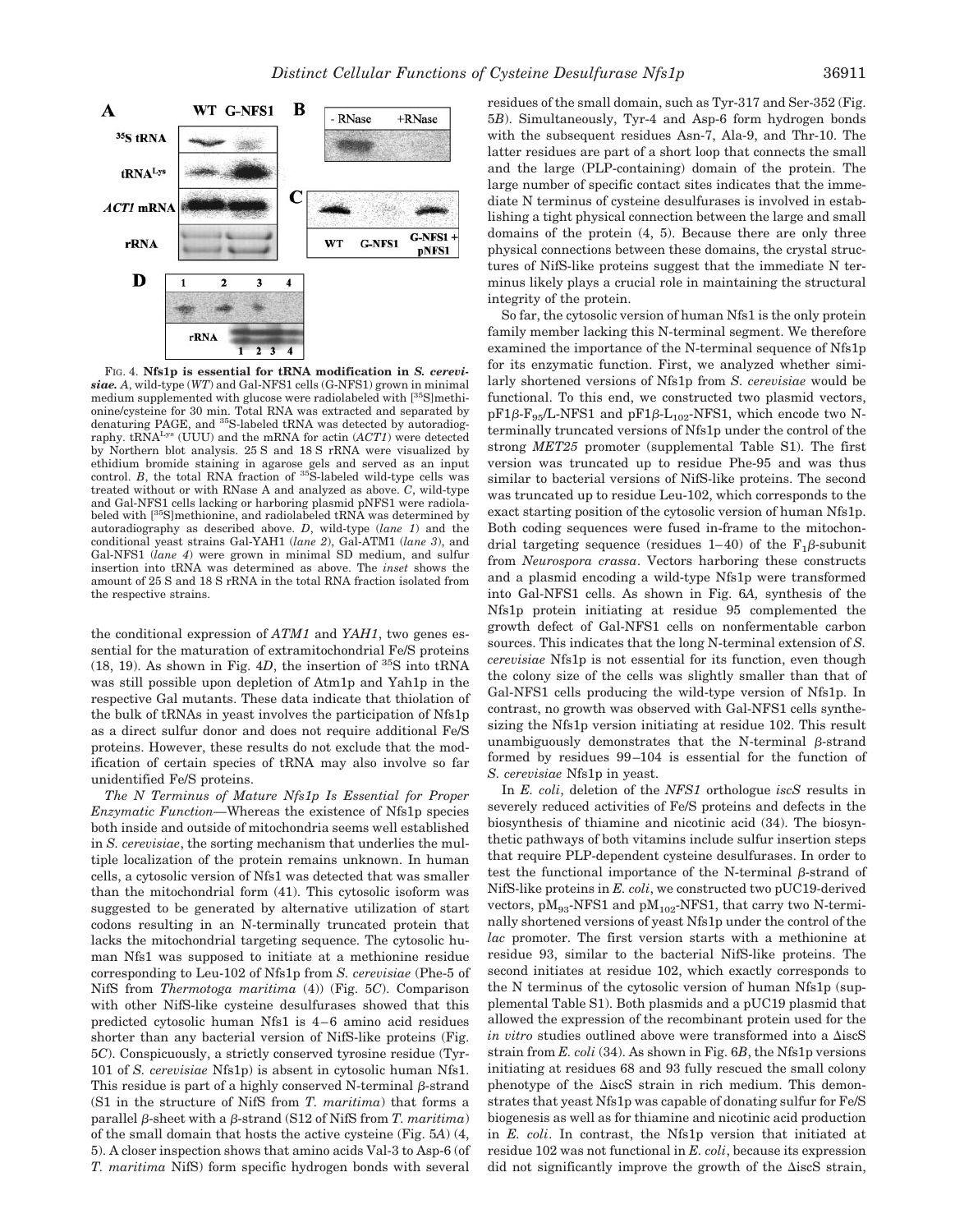

|                          | 70 | 80 | 90                                                            | 100                                | 110                                         |           |    |
|--------------------------|----|----|---------------------------------------------------------------|------------------------------------|---------------------------------------------|-----------|----|
| <i>S.cerevisiae</i>      |    |    | SAS GTTPDAVVAS GSTAMSHAYQ ENTGFGTRPI YLDMQATTPT DPRVLDTML 119 |                                    |                                             |           |    |
| Homo sapiens             |    |    | RGL RLRVGDRAPQ SAVPADTTAA PEVGPVLRPL YMDVQATTPL DPRVLDAML     |                                    |                                             |           | 78 |
| $E.$ <i>coli</i>         |    |    |                                                               |                                    | MKLPI YLDYSATTPV DPRVAEKMM                  |           | 24 |
| R. prowazekii            |    |    |                                                               | MN QQLKNLTLPI YMDYQSTTPI DPRVMEAML |                                             |           | 31 |
| T. maritima              |    |    |                                                               | MRV YFDNNATTRV DDRVLEEMI           |                                             | 22        |    |
| Homo sapiens (cytosolic) |    |    |                                                               | MDVOATTPL DPRVLDAML                | 78                                          |           |    |
|                          |    |    |                                                               |                                    | $\pm \pm \star \pm \star$ $\pm \star \star$ | * ** . *. |    |
|                          |    |    |                                                               |                                    |                                             |           |    |

FIG. 5. The N-terminal  $\beta$ -strand of bacterial cysteine desulfurases connects the two domains of the protein.  $A$ , ribbon diagram of NifS from *T. maritima* (4). The N-terminal segment, displayed in *red*, forms a  $\beta$ -strand (*S1*). The active cysteine residue of the small domain is displayed in *yellow* and the potential nuclear targeting signal (*NLS*) in *green*; the pyridoxal phosphate is shown in *black* (for further details see Refs. 4 and 5). *B*, close-up of the protein environment around tyrosine 4 of *T. maritima* NifS. *Dashed lines* indicate intra-molecular hydrogen bonds. *C*, sequence alignment of the N-terminal regions of NifS-like proteins from the indicated species. The region forming the N-terminal  $\beta$ -strand S1 is indicated by a *red arrow.* Starting points of N-terminally shortened *NFS1* constructs used in this work are *underlined* and *boldface.* For details of these constructs see supplemental Table S1.

although the protein was detected by immunostaining (Fig. 6*C*). Taken together, these data demonstrate that the N-terminal  $\beta$ -strand of residues 99–104 is essential for the function of *S. cerevisiae* Nfs1p. Based on the structural importance of this segment, it is likely that this part is indispensable for the function of NifS-like cysteine desulfurases in general. These results are incompatible with the assumption of differential start codon utilization as a mechanism for the dual localization of human Nfs1.

#### **DISCUSSION**

In this work, we have carried out a detailed characterization of a eukaryotic NifS-like cysteine desulfurase. Recombinant Nfs1p from *S. cerevisiae* donates sulfur for Fe/S protein assembly using cysteine as a specific substrate *in vitro*. In *S. cerevisiae* and other eukaryotes, the majority of the protein is located within mitochondria (18, 41, 59). Here we show that this mitochondrial localization is both necessary and sufficient not only for the maturation of mitochondrial Fe/S but also for cytosolic and nuclear Fe/S proteins. Furthermore, we demonstrated that the human versions of the essential Fe/S scaffolding proteins hIsu1 and hIsu2 remain in their apoform, when located in the yeast cytosol. The lack of function of these essential ISC constituents strongly suggests that the maturation of extramitochondrial Fe/S proteins in *S. cerevisiae* does not involve cytosolic copies of the mitochondrial ISC components. By using 35S radiolabeling of yeast cells *in vivo*, we detected a crucial role of Nfs1p in the thiolation of tRNA. tRNA modifications were also observed in yeast cells depleted for ISC proteins other than Nfs1p, indicating that Nfs1p is involved directly as a sulfur donor for tRNA thiolation. These results, which are in perfect agreement with recent data by Nakai *et al.* (44), convincingly explain the essential character of the extramitochondrial Nfs1p. The dual role of yeast Nfs1p is reminiscent of its bacterial homologue IscS. Finally, we assign an important role of an N-terminal  $\beta$ -strand of Nfs1p for the function of this protein. Most likely, this segment stabilizes the structure of the protein by serving as a linker connecting its two domains.

Functional studies in yeast have repeatedly shown that Fe/S cluster formation of cytosolic Fe/S proteins requires a contribution of mitochondria (reviewed in Refs. 14 and 15). Besides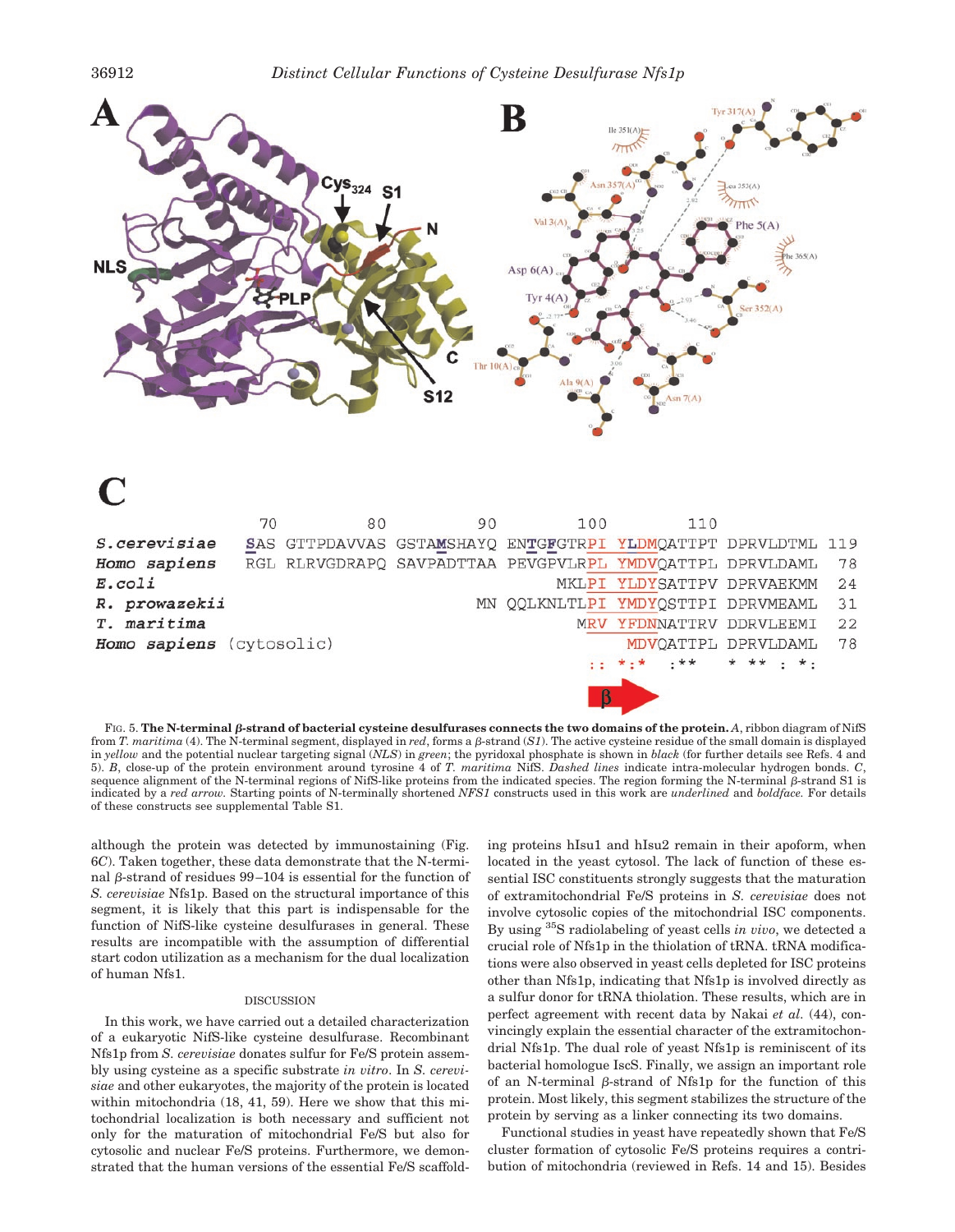

FIG. 6. The N-terminal  $\beta$ -strand is essential for the function of **Nfs1p from** *S. cerevisiae***.** *A*, Gal-NFS1 cells harboring plasmid p416MET, a plasmid encoding either a full-length Nfs1p (pNFS1), or mitochondria-targeted versions starting at either residues  $95$  (pF1 $\beta$ - $F_{95}/L$ -NFS1) or 102 (pF1 $\beta$ - $L_{102}$ -NFS1) were grown on synthetic minimal medium (SC) supplemented with glycerol at 30 °C. *B*, *E. coli*  $\triangle$ iscS cells were transformed with plasmids  $pM_{68}$ -NFS1,  $pM_{93}$ -NFS1,  $pM_{102}$ -NFS1, or pUC19. Cells were grown to  $A_{600} = 0.5$ , and serial dilutions of 10<sup>-</sup> to  $10^{-7}$  were spotted on LB plates supplemented with kanamycin, ampicillin, and isopropyl-1-thio- $\beta$ -D-galactopyranoside and incubated at 37 °C. *C*, immunostaining for Nfs1p levels in extracts from the *E. coli* -iscS strains shown in *B*. Plasmids used are described in the supplemental Table S1.

the mitochondrial ISC assembly machinery, the maturation of extramitochondrial Fe/S proteins requires the mitochondrial ISC export machinery, whose members include the mitochondrial ABC transporter Atm1p. The molecular details of the mechanism of cytosolic Fe/S protein assembly, however, has not been elucidated yet. Cell fractionation analyses in human cells have indicated the presence of small amounts of several of the mitochondrial ISC components in the cytosol, including Nfs1 (41, 58, 60). Hence, it was suggested that the mitochondrial ISC machinery is duplicated in the cytosol, where it may be required for the maturation of extramitochondrial Fe/S proteins. In *S. cerevisiae*, with the exception of Nfs1p, no evidence for the presence of any ISC components outside mitochondria has been provided previously. Our studies of differential targeting of Nfs1p to various cell compartments showed that disruption of its nuclear targeting signal did not destroy its enzymatic function as a sulfur donor in Fe/S protein maturation in mitochondria, cytosol, and nucleus. Hence, Fe/S protein maturation provides no valid explanation for the essential character of nuclear Nfs1p in yeast (43). As it was technically impossible to exclude residual targeting of Nfs1p to the cytosol, we employed the cytosolic forms of the human Isu scaffold proteins to test for the potential function of cytosolic Nfs1p. Our data provided no evidence for the functionality of the human Isu proteins as scaffolds for Fe/S cluster formation in the yeast cytosol. Only in mitochondria hIsu2 served as an efficient Fe/S cluster scaffold. We therefore conclude that Nfs1p is not functional in Fe/S cluster formation outside mitochondria. A similar conclusion was recently obtained for the yeast Isu proteins (26). In this case, even mis-targeting of Isu1p to the yeast cytosol was impossible. As a consequence, there appears to be no functional duplication of the mitochondrial ISC machinery in the cytosol, at least for *S. cerevisiae*. In this context, novel components required for Fe/S cluster maturation in the cytosol have been identified recently in yeast. The P-loop ATPase, Cfd1p, is essential for yeast viability and is highly conserved throughout eukaryotes, including man, but is unrelated to any known mitochondrial ISC protein (61). Recently, we have identified a second component of this cytosolic Fe/S protein assembly machinery, Nar1p (57). This protein is related to bacterial iron-only hydrogenases, and like Cfd1p, it is essential for viability and is highly conserved in eukaryotes. Taken together, these findings suggest that the cytosolic machinery required for extramitochondrial Fe/S cluster maturation in eukaryotes is distinct from the ISC machinery in mitochondria.

In bacteria, NifS-like cysteine desulfurases serve as versatile sulfur donors in several divergent biochemical pathways, such as Fe/S cluster biogenesis, vitamin synthesis, and tRNA modification. In eukaryotes, several lines of evidence point to the involvement of this class of apparently multipurpose enzymes in distinct but so far undefined metabolic pathways other than Fe/S protein biogenesis. *NFS1* was first identified as a suppressor of a tRNA splicing defect in yeast (62). Until now, no molecular explanation has been provided for this genetic observation. As found recently, the protein carries a potential nuclear targeting signal (43). Mutation of this signal in yeast results in loss of cell viability; however, the precise function of the extramitochondrial Nfs1p remained unknown. The involvement of Nfs1p in the thiolation of tRNA offers a simple and convincing explanation for the essential character of the extramitochondrial Nfs1p species. During the compilation of our manuscript, an important function of Nfs1p in thiouridine modification of both nuclear and mitochondrial tRNA was reported (44). Our data are in accordance with these observations. Our demonstration that the thiolation of tRNA was possible in cells deficient in cellular Fe/S protein maturation indicates that Nfs1p functions as a direct sulfur donor and that the failure of tRNA modification in the absence of Nfs1p is not a secondary consequence of its involvement in cellular Fe/S biogenesis. This dual role of yeast Nfs1p is reminiscent of its bacterial homologue IscS (34–36). Thiolation of the five thiolated bacterial tRNAs is thought to take five distinct routes, each involving specific enzymes that recognize a distinct subset of tRNAs (38). At least two of these routes involve Fe/S proteins, such as MiaB (39). In eukaryotes, little is known about thio-modifications of tRNA. Our data do not exclude that the modification of certain thiolated tRNA species may require so far unidentified Fe/S proteins. It has to be noted, however, that the pathways of tRNA thiolation in eukaryotes and bacteria differ considerably, as only one of the known bacterial tRNAmodifying enzymes, MnmA, has a clear homologue in *S. cerevisiae* (63). MnmA lacks conserved cysteine residues and thus in all likelihood is not an Fe/S protein.

In many eukaryotes, including *S. cerevisiae* and man, Nfs1plike cysteine desulfurases are encoded by single genes. Hence, the sorting mechanism that is governing the simultaneous distribution of this protein into several subcellular compart-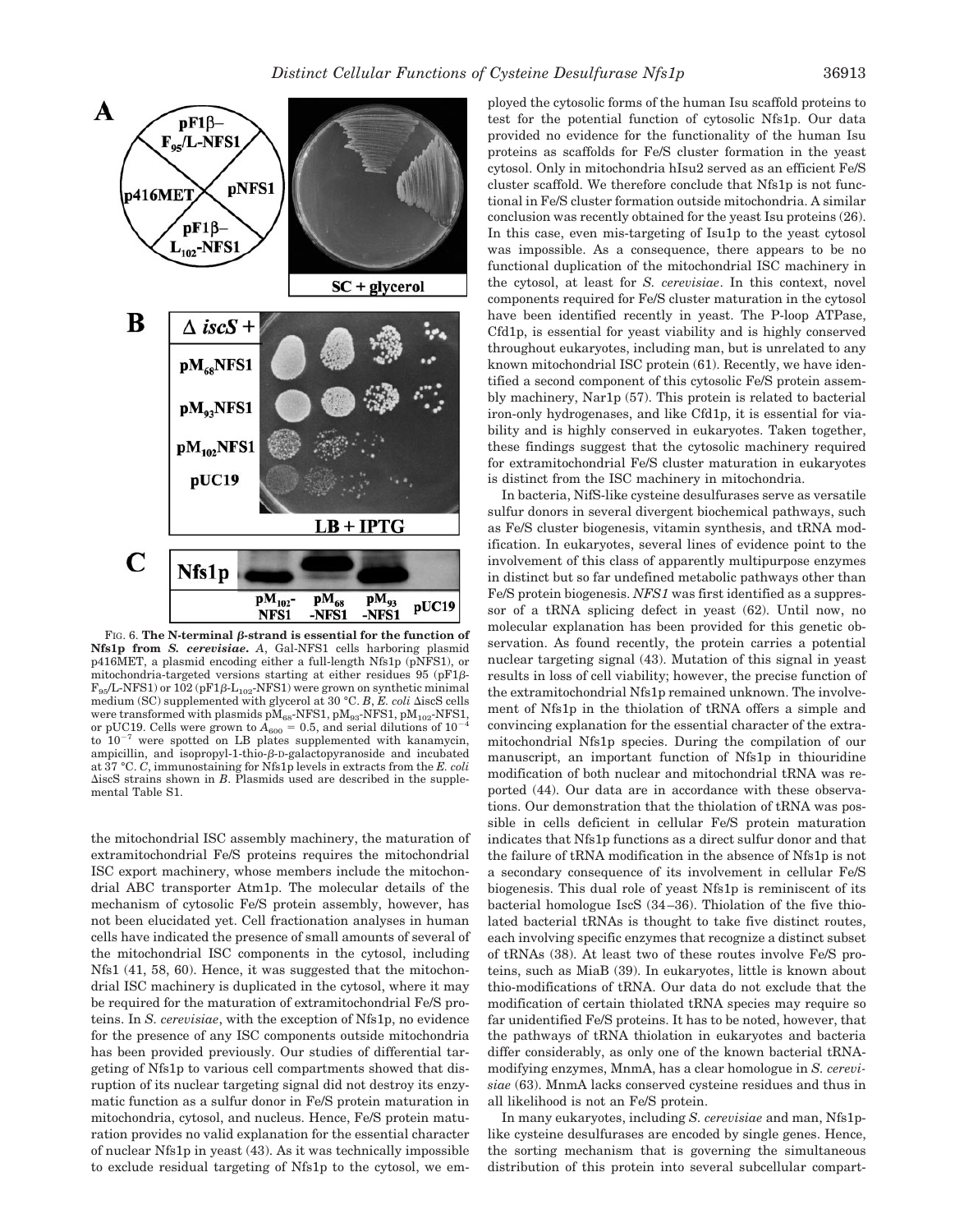ments is difficult to understand. The cytosolic Nfs1 species in human cells was claimed to be smaller than its mitochondrial version (41). This fact was explained by the utilization of an AUG start codon further downstream on the single mRNA transcript resulting in the formation of an N-terminally truncated protein that lacks the mitochondrial targeting sequence. Our data provide evidence against differential start codon utilization as an effective mechanism for sorting of Nfs1p in eukaryotes. The suggested cytosolic version of human Nfs1 would lack several residues that are highly conserved in all eukaryotic and bacterial NifS-like proteins. For Nfs1p from *S. cerevisiae*, truncation of these residues resulted in a complete loss of Nfs1p function in both yeast and bacteria. In addition, an AUG codon engineered at the same position as the human Nfs1 was not detectably used as a start codon in yeast (64). Moreover, many eukaryotic *NFS1* genes do not contain alternative start codons at their N termini. Based on these observations, it is reasonable to assume that the highly conserved N terminus of NifS-like proteins is likely indispensable for all proteins of this class, including Nfs1 from humans. The three-dimensional structures of NifS-like proteins provide the molecular explanation for this observation (4, 5). The conserved N-terminal stretch is part of a  $\beta$ -sheet structure that forms a physical linker between the two domains of this class of proteins. Most likely, this linker significantly contributes to the stability of NifS-like proteins.

Which mechanism might underlie the dual localization of Nfs1? Two different scenarios are possible. First, the pre-protein may be effectively routed to mitochondria, but a small portion may escape the import machinery by retrograde translocation into the cytosol after the presequence has been processed (65). Second, after translation a small portion of Nfs1p may be stably folded and assembled in the cytosol and may no longer be competent for import into mitochondria. The first scenario has been observed for fumarase in yeast, which is located both in mitochondria and the cytosol (66). This protein is encoded by a single gene. Its precursor is targeted to the mitochondria, and the presequence is processed by the mitochondrial matrix processing protease, but the majority leaves the mitochondrial import channel in a retrograde translocation to end up as a folded protein in the cytosol (67). Further studies are necessary to unravel the targeting mechanism of Nfs1p.

Taken together, our data provide strong evidence for distinct cellular roles of the mitochondrial and nuclear species of Nfs1p. Mitochondrial Nfs1p is required for the biogenesis of both mitochondrial and extramitochondrial Fe/S proteins. The fraction of the protein that resides in the nucleus is required as a sulfur donor for thiolated tRNA and plays no obvious role in cellular Fe/S cluster formation in yeast. The sum of our data renders the existence of a cytosolic version of the mitochondrial ISC assembly machinery unlikely, at least for *S. cerevisiae*. In fact, there is increasing evidence for the existence of an extramitochondrial Fe/S cluster maturation machinery in eukaryotes that is unrelated to the ISC assembly machinery in mitochondria. Most likely, more components of this novel biochemical machinery will be identified in the near future.

*Acknowledgments—*We thank Dr. Y. Nakai for providing plasmid pTT-GSR-NFS1-h6 and Dr. P. Kiley for *E. coli*  $\triangle iscS$  strain.

#### REFERENCES

- 1. Zheng, L., White, R. H., Cash, V. L., Jack, R. F., and Dean, D. R. (1993) *Proc. Natl. Acad. Sci. U. S. A.* **90,** 2754–2758
- 2. Mihara, H., and Esaki, N. (2002) *Appl. Microbiol. Biotechnol.* **60,** 12–23
- 3. Zheng, L., White, R. H., Cash, V. L., and Dean, D. R. (1994) *Biochemistry* **33,** 4714–4720
- 4. Kaiser, J. T., Clausen, T., Bourenkow, G. P., Bartunik, H. D., Steinbacher, S., and Huber, R. (2000) *J. Mol. Biol.* **297,** 451–464
- 5. Cupp-Vickery, J. R., Urbina, H., and Vickery, L. E. (2003) *J. Mol. Biol.* **330,** 1049–1059
- 6. Frazzon, J., and Dean, D. R. (2002) *Metal Ion Biol. Sys.* **39,** 163–186
- 7. Zheng, L., Cash, V. L., Flint, D. H., and Dean, D. R. (1998) *J. Biol. Chem.* **273,** 13264–13272
- 8. Mu¨hlenhoff, U., and Lill, R. (2000) *Biochim. Biophys. Acta* **1459,** 370–382
- 9. Frazzon, J., and Dean, D. R. (2003) *Curr. Opin. Chem. Biol.* **7,** 166–173
- 10. Takahashi, Y., and Tokumoto, U. (2002) *J. Biol. Chem.* **277,** 28380–28383
- 11. Nachin, L., Loiseau, L., Expert, D., and Barras, F. (2003) *EMBO J.* **22,** 427–437
- 12. Outten, F. W., Wood, M. J., Munoz, F. M., and Storz, G. (2003) *J. Biol. Chem.* **278,** 45713–45719
- 13. Wang, T., Shen, G., Balasubramanian, R., McIntosh, L., Bryant, D. A., and Golbeck, J. H. (2004) *J. Bacteriol.* **186,** 956–967
- 14. Lill, R., and Kispal, G. (2000) *Trends Biochem. Sci.* **25,** 352–356
- 15. Balk, J., and Lill, R. (2004) *Chembiochem.* **5,** in press
- 16. Strain, J., Lorenz, C. R., Bode, J., Garland, S., Smolen, G. A., Ta, D. T., Vickery, L. E., and Culotta, V. C. (1998) *J. Biol. Chem.* **273,** 31138–31144
- 17. Schilke, B., Voisine, C., Beinert, H., and Craig, E. (1999) *Proc. Natl. Acad. Sci. U. S. A.* **96,** 10206–10211
- 18. Kispal, G., Csere, P., Prohl, C., and Lill, R. (1999) *EMBO J.* **18,** 3981–3989 19. Lange, H., Kispal, G., Kaut, A., and Lill, R. (2000) *Proc. Natl. Acad. Sci.*
- *U. S. A.* **97,** 1050–1055 20. Kaut, A., Lange, H., Diekert, K., Kispal, G., and Lill, R. (2000) *J. Biol. Chem.* **275,** 15955–15961
- 21. Li, J., Saxena, S., Pain, D., and Dancis, A. (2001) *J. Biol. Chem.* **276,** 1503–1509
- 22. Lange, H., Lisowsky, T., Gerber, J., Mühlenhoff, U., Kispal, G., and Lill, R. (2001) *EMBO Rep.* **2,** 715–720
- 23. Sipos, K., Lange, H., Fekete, Z., Ullmann, P., Lill, R., and Kispal, G. (2002) *J. Biol. Chem.* **277,** 26944–26949
- 24. Yuvaniyama, P., Agar, J. N., Cash, V. L., Johnson, M. K., and Dean, D. R. (2000) *Proc. Natl. Acad. Sci. U. S. A.* **97,** 599–604
- 25. Garland, S. A., Hoff, K., Vickery, L. E., and Culotta, V. C. (1999) *J. Mol. Biol.* **294,** 897–907
- 26. Gerber, J., Neumann, K., Prohl, C., Mühlenhoff, U., and Lill, R. (2004) *Mol. Cell. Biol.* **24,** 4848–4857
- 27. Mühlenhoff, U., Gerber, J., Richhardt, N., and Lill, R. (2003) *EMBO J.* 22, 4815–4825
- 28. Hoff, K. G., Silberg, J. J., and Vickery, L. E. (2000) *Proc. Natl. Acad. Sci. U. S. A.* **97,** 7790–7795
- 29. Silberg, J. J., Hoff, K. G., Tapley, T. L., and Vickery, L. E. (2000) *J. Biol. Chem.* **276,** 1696–1700
- 30. Voisine, C., Cheng, Y. C., Ohlson, M., Schilke, B., Hoff, K., Beinert, H., Marszalek, J., and Craig, E. A. (2001) *Proc. Natl. Acad. Sci. U. S. A.* **98,** 1483–1488
- 31. Kim, R., Saxena, S., Gordon, D. M., Pain, D., and Dancis, A. (2001) *J. Biol. Chem.* **276,** 17524–17532
- 32. Dutkiewicz, R., Schilke, B., Kneiszner, H., Walter, W., Craig, E. A., and Marszalek, J. (2003) *J. Biol. Chem.* **278,** 29719–29727
- 33. Gerber, J., Mühlenhoff, U., and Lill, R. (2003) *EMBO Rep.* 4, 906-911 34. Schwartz, C. J., Djaman, O., Imlay, J. A., and Kiley, P. J. (2000) *Proc. Natl.*
- *Acad. Sci. U. S. A.* **97,** 9009–9014 35. Lauhon, C. T., and Kambampati, R. (2000) *J. Biol. Chem.* **275,** 20096–20103
- 36. Skovran, E., and Downs, D. M. (2000) *J. Bacteriol.* **182,** 3896–3903
- 37. Kambampati, T., and Lauhon, C. T. (1999) *Biochemistry* **38,** 16561–16568
- 38. Nilsson, K., Lundgren, H. K., Hagervall, T. G., and Bjork, G. R. (2002) *J. Bacteriol.* **184,** 6830–6835
- 39. Pierrel, F., Bjork, G. R., Fontecave, M., and Atta, M. (2002) *J. Biol. Chem.* **277,** 13367–13370
- 40. Leipuviene, R., Qian, Q., and Bjork, G. R. (2004) *J. Bacteriol.* **186,** 758–766 41. Land, T., and Rouault, T. A. (1998) *Mol. Cell* **2,** 807–815
- 
- 42. Knight, S. A., Sepuri, N. B., Pain, D., and Dancis, A. (1998) *J. Biol. Chem.* **273,** 18389–18393
- 43. Nakai, Y., Nakai, M., Hayashi, H., and Kagamiyama, H. (2001) *J. Biol. Chem.* **276,** 8314–8320
- 44. Nakai, Y., Umeda, N., Suzuki, T., Nakai, M., Hayashi, H., Watanabe, K., and Kagamiyama, H. (2004) *J. Biol. Chem.* **279,** 12363–12368
- 45. Sherman, F. (1991) *Methods Enzymol.* **194,** 3–21
- 46. Gietz, D., St. Jean, A., Woods, R. A., and Schiestl, R. H. (1992) *Nucleic Acids Res.* **20,** 1425
- 47. Mu¨hlenhoff, U., Richhardt, N., Gerber, J., and Lill, R. (2002) *J. Biol. Chem.* **277,** 29810–29816
- 48. Floss, B., Igloi, G. L., Cassier-Chauvat, C., and Mühlenhoff, U. (1997) Photo*synth. Res.* **54,** 63–71
- 49. Meyer, J., Moulis, J. M., and Lutz, M. (1986) *Biochim. Biophys. Acta* **871,** 243–249
- 50. Sambrook, J., and Russell, D. W. (2001) *Molecular Cloning: A Laboratory Manual*, 3rd Ed., Cold Spring Harbor Laboratory Press, Cold Spring Harbor, NY
- 51. Diekert, K., deKroon, A. I. P. M., Kispal, G., and Lill, R. (2001) *Methods Cell Biol.* **65,** 37–51
- 52. Harlow, E., and Lane, D. (1998) *Using Antibodies: A Laboratory Manual*, Cold Spring Harbor Laboratory Press, Cold Spring Harbor, NY
- 53. Jaschkowitz, K., and Seidler, A. (2000) *Biochemistry* **39,** 3416–3423
- 54. Papenbrock, J., and Schmidt, A. (2000) *Eur. J. Biochem.* **267,** 145–154 55. Leibrecht, I., and Kessler, D. (1997) *J. Biol. Chem.* **272,** 10442–10447
- 56. Matthies, A., Rajagopalan, K. V., Mendel, R. R., and Leimkuhler, S. (2004)
- *Proc. Natl. Acad. Sci. U. S. A.* **101,** 5946–5951
- 57. Balk, J., Pierik, A. J., Aguilar Netz, D., Mühlenhoff, U., and Lill, R. (2004) *EMBO J.* **23,** 2105–2115
- 58. Tong, W. H., and Rouault, T. (2000) *EMBO J.* **19,** 5692–5700
- 59. Knight, S. A., Kim, R., Pain, D., and Dancis, A. (1999) *Am. J. Hum. Genet.* **64,** 365–371